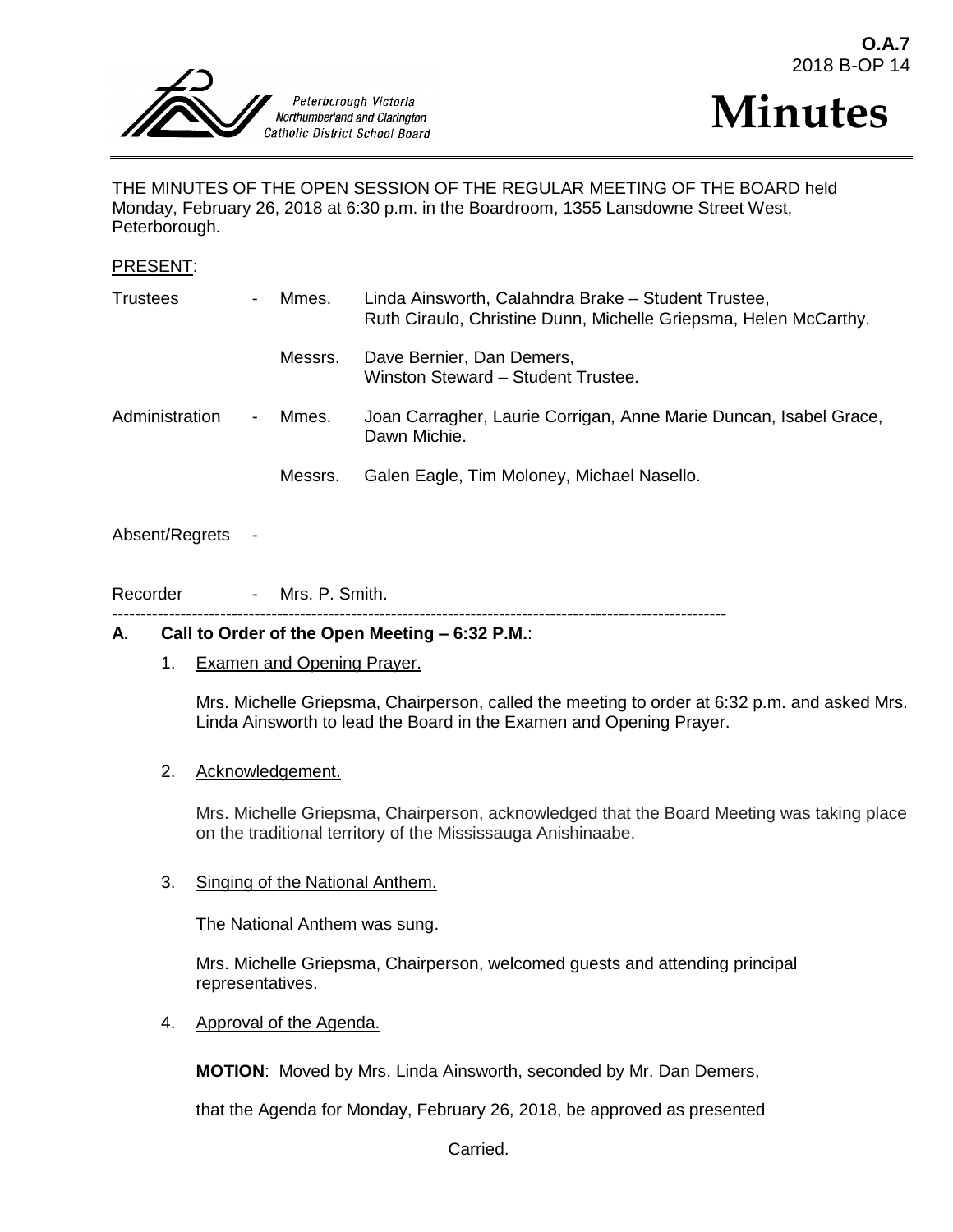5. Declarations of Conflicts of Interest.

There were no declarations of conflicts of interest.

- 6. Approval of the Minutes.
	- a. R.A. Approval of the January 23, 2018 Open Session Regular Board Meeting Minutes.

**MOTION**: Moved by Mrs. Linda Ainsworth, seconded by Mr. Dan Demers, that the Board approve the January 23, 2018 Regular Board Meeting Minutes as presented. Carried.

b. R.A. Approval of the February 7, 2018 Special Open Session Board Meeting Minutes.

**MOTION**: Moved by Mrs. Linda Ainsworth, seconded by Mr. Dave Bernier,

that the Board approve the February 7, 2018 Special Open Session Board Meeting Minutes as presented.

Carried.

7. Business Arising Out of the Minutes.

There were no items.

## **B. Reports from the Director of Education and Student Trustee(s)**:

- 1. Report from the Director of Education.
	- a) Mr. Michael Nasello, Director of Education, shared the Director's Report with the Board and highlighted that:
		- We are in the second week of Lent with many beautiful celebrations taking place on Ash Wednesday in our schools. We are reminded of Pope Francis's message that we cannot remain indifferent to the suffering caused by violence and hatred in the world and we keep in our prayers those impacted by the tragedy at Marjory Stoneman Douglas High School in Parkland, Florida.
		- Black History Month (February 1-28, 2018) was supported through many activities and events throughout our system.
		- Human Trafficking Awareness Day was recognized on February 22, 2018. The Board held a Human Trafficking Awareness session here at the Catholic Education Centre.
		- OCSTA "Together in Faith" campaign is launching as a Board. Information on the campaign can be visited at [http://www.togetherinfaith.ca](http://www.togetherinfaith.ca/)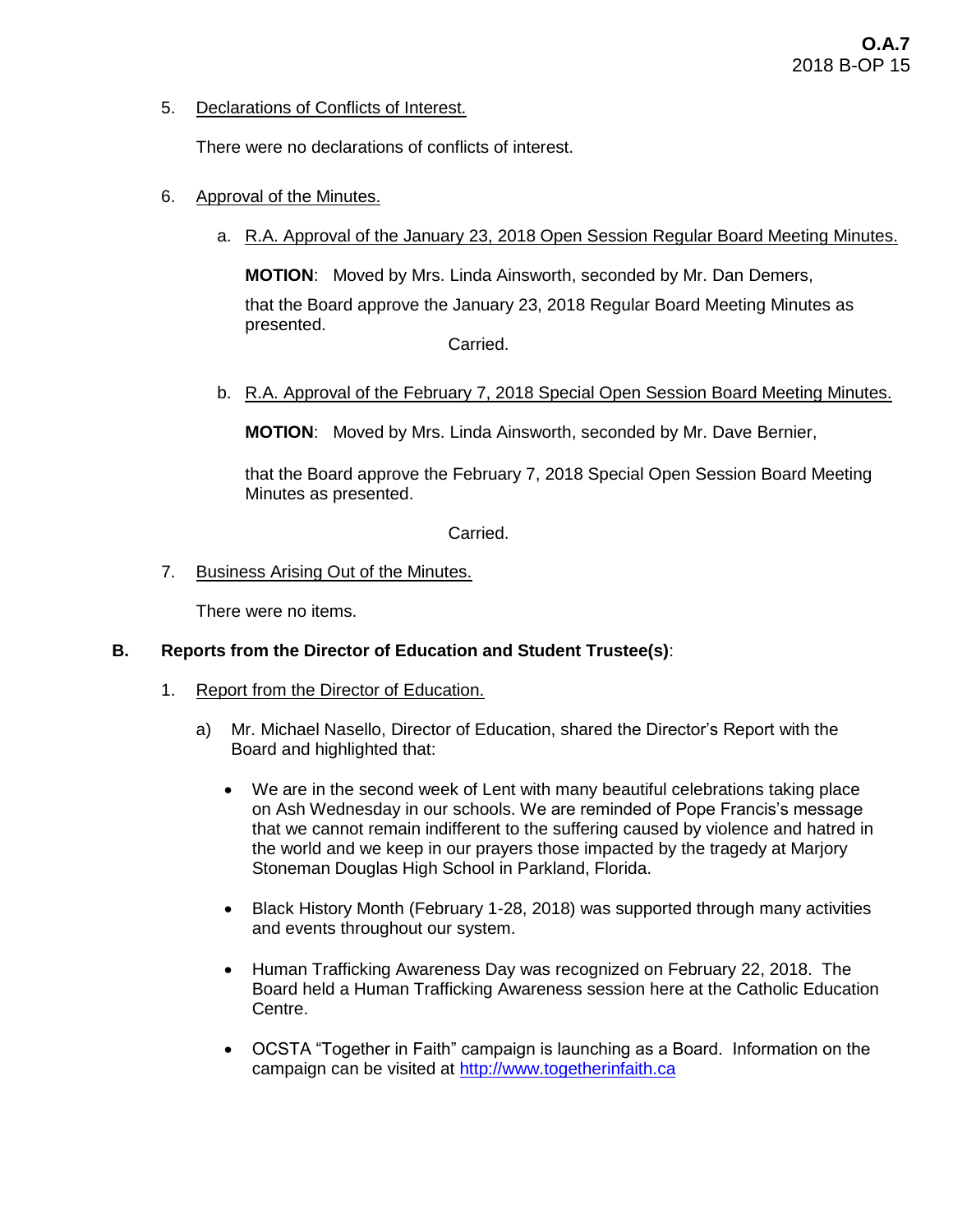- A certificate was received from the Friends of Simon Wiesenthal Center for Holocaust Studies in recognition of PVNCCDSB for demonstrating leadership in joining the January 27, 2018 Initiative recognizing International Holocaust Remembrance Day. As well a letter was received for PVNCCDSB's contribution to the 2018 Best Practices in Holocaust Education digital publication. [https://www.dropbox.com/s/ixdm98v1w2szi8k/Best%20Practices%202018.pdf?dl=](https://www.dropbox.com/s/ixdm98v1w2szi8k/Best%20Practices%202018.pdf?dl=0) [0](https://www.dropbox.com/s/ixdm98v1w2szi8k/Best%20Practices%202018.pdf?dl=0)
- On February 3, 2018 the St. Joseph fundraising evening was attended supporting the Catholic campus ministry at Trent University, Fleming College and Sacred Heart College. Bishop Miehm was featured as a guest speaker as well as student representatives from Trent, Fleming and Sacred Heart.
- A team from PVNCCDSB attended and had dialogue at the February 15, 2018 Ministry of Education Regional Meeting on the "New Vision in Student Transportation in Ontario".
- A team will be attending the Innovation in Learning Conference on February 28, 2018, as well as the Ontario Education Research Symposium on Equity March 1-2, 2018.
- The 42nd Annual Elders & Traditional Peoples Gathering will be held March 2-4, 2018 at Trent University. This event is hosted by the First Peoples House of Learning and Chanie Wenjack School of Indigenous Studies.
- March 3, 2018 "One Night in Zimbabwe" a fundraiser for the New Canadian Centre will be held in Peterborough.

## 2. Report from the Student Trustee(s).

a) Report from the Student Trustees.

Ms. Cali Brake, Student Trustee, shared the report with the Board and highlighted that:

- Students are transitioning from semester one to semester two and many schools are incorporating Spirit Weeks to build enthusiasm with the students.
- Schools are having various activities and fundraisers such as:
	- Anti-Bullying Spirit Week activities with students standing against discrimination.
	- Red and White Spirit Day supporting Canadian Olympians at PyeongChang.
	- Sweater Day being ecologically friendly by reducing the temperature in the building.
	- Literacy Week motivating students in literacy and assisting students preparing for the OSSLT.
	- Dress Down Day raising funds to support the Special Olympics.
	- Valentines Day Student Councils celebrated with Students sharing flowers and sweets.
	- Jack.org Mental Health Talk.
	- Drum Building Workshop for Indigenous Studies classes.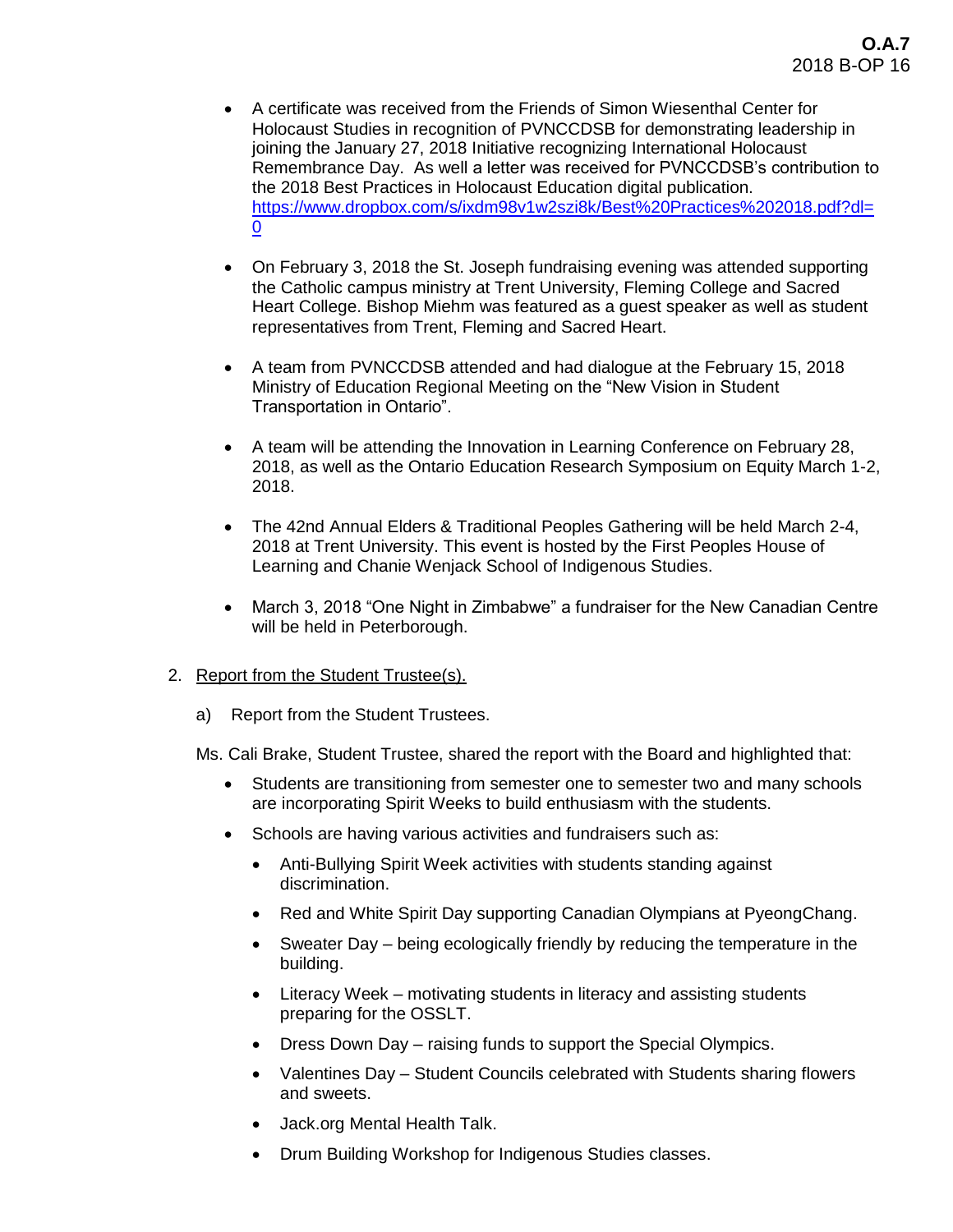- St. Peter Catholic S.S. presented their musical "Beauty and the Beast" over the past week and Holy Cross Catholic S.S. will be presenting "Grease" this week opening on March 1, 2018.
- A collection of grain products for Kawartha Food Source.
- Athletic Council is hosting a dodgeball tournament and the entry fee will be donated to Jumpstart charity.
- Sock drive with funds being donated to a local shelter.
- Coldest night of the year fundraiser walk for the Refugee Youth Outreach Centre.
- Knit a Doll will be used as packaging in shipments of necessities to third world countries.
- Funeral for Mrs. Conway, Teacher at St. Mary Catholic Secondary School, who passed away on February 9, 2018, took place February 16, 2018 in Cobourg with many staff, students, parents and dignitaries in attendance.
- Student Trustees attended the February 15-18, 2018 OSTA/AECO Ontario Student Trustees' Association Board Council Conference.
- b) OSTA-AECO Student Platform Presentation. Ms. Calahndra Brake and Mr. Winston Steward, Student Trustees

Ms. Brake and Mr. Steward shared that through extensive consultation with students across the province, the Ontario Student Trustees' Association (OSTA-AECO) has developed "A Turning Point for Education: The Student Platform". The platform looks to put in place strategies to ensure every young person will be happier, healthier, and better prepared for the modern workforce.

A survey was shared with students in all school boards across Ontario in gathering this information with many students from PVNCCDSB participating. For the purpose of the survey, OSTA-AECO identified three major pillars that serve as the foundation of a strong school system. These pillars are Student Well-Being, 21<sup>st</sup> Century Learning, and Equitable Access to Opportunities.

"A Turning Point for Education: The Student Platform" document with recommendations can be viewed on the OSTA-AECO website at [http://www.osta](http://www.osta-aeco.org/assets/OSTA-AECO-Student-Platform.pdf)[aeco.org/assets/OSTA-AECO-Student-Platform.pdf.](http://www.osta-aeco.org/assets/OSTA-AECO-Student-Platform.pdf)

The Student Trustees shared their below report with Trustees and answered questions.

What can we as a board learn from this information?

- Modernized Curriculum is a big issue students care about, our board can look into ways to help students with this, such as:
	- Offer the ability to learn CPR training at the school through summer courses or after school courses, maybe through teaming up with local organizations
	- Give students supplementary presentations for needed life skills like money management, for example the funny money presentation that was held earlier this year at St Thomas
	- Updating courses to support job trends, for example more courses in nursing or finance as those are becoming needed jobs
- More effort should be put into individualized learning and helping students succeed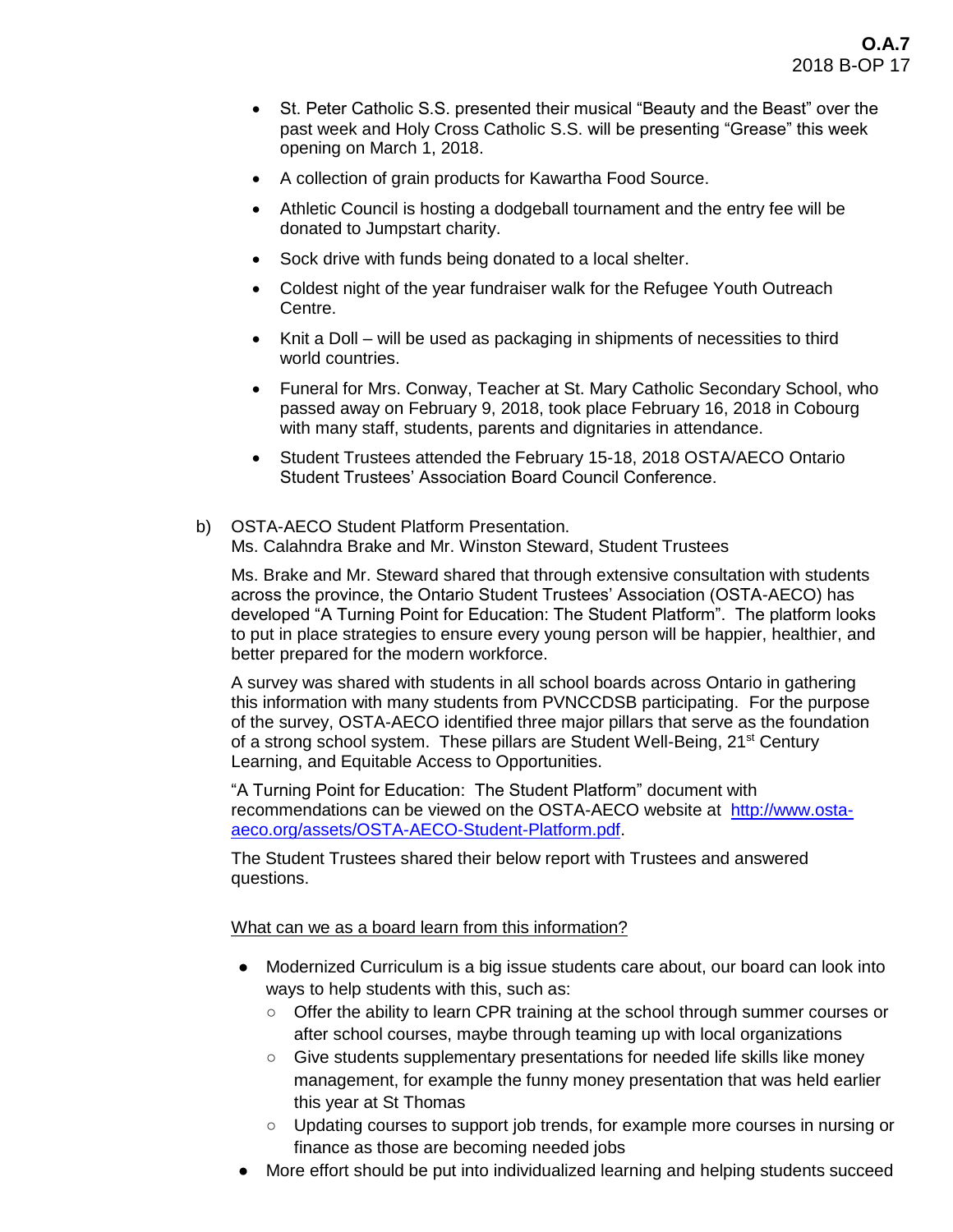- Having mandatory student teacher interviews for high school students at midterms to ensure students and teachers are on the same page for how the student can improve and keep their mark
- More open learning opportunities for elementary school students, which our board has begun to do
- Establish better communication between students and the boards direction
	- Having the new elected student trustees visit schools during assemblies at the beginning of the year to introduce the ways student voice can be heard, at both the high school and elementary levels
	- Have a place on the school website for students to give support, sort of like a suggestion box, so the board has a chance to learn what students are saying

# Ways that our Board is setting an example are:

- One of the greatest strengths of our board is the equitable access to learning that our schools have:
	- Giving the chance for joint school trips to allow smaller schools a chance for first hand learning opportunities
	- $\circ$  Having St Thomas as the hub for online courses to give the school with the highest percentage of online course takers a chance to communicate with teachers
- Strong well-being support and initiatives throughout the schools, with breakfast programs, staff support, and student groups that all promote mental health
- Our board has begun to have more adaptive learning environments to help individualize learning based on classes, most famously, our bat rangers grade one class from St Mother Teresa's school

Trustees thanked the Student Trustees for their detailed report and requested if the document, recommendations and Student Trustee Report could be shared with the Student Council Liaison Committee to look into deeper and bring back to the Board.

## **C. Presentations:**

## 1. Canada's Outstanding Principals 2018.

Mr. Michael Nasello, Director of Education, announced that Mr. Frank Bradica, Principal at St. Mother Teresa Catholic Elementary School has been named one of Canada's 40 Outstanding Principals of 2018 by the Learning Partnership. Mr. Bradica was nominated by staff, students and educators and will attend the award ceremony on February 27, 2018.

Mr. Bradica is offered the opportunity to attend a five-day leadership program at the Rotman School of Management and a learning day on equity and inclusion hosted by CIBC as part of the Outstanding Principals of 2018.

The Board is very proud of Mr. Bradica's work and accomplishments.

2. Proposed St. Mary Catholic Secondary School, Cobourg, Student Excursion to RKY Camp, Parham, ON, from May 2, 2018 to May 4, 2018.

Trustee Greipsma, asked a question as to how we can be more consistent in the listing of risks on the paperwork going home to parents.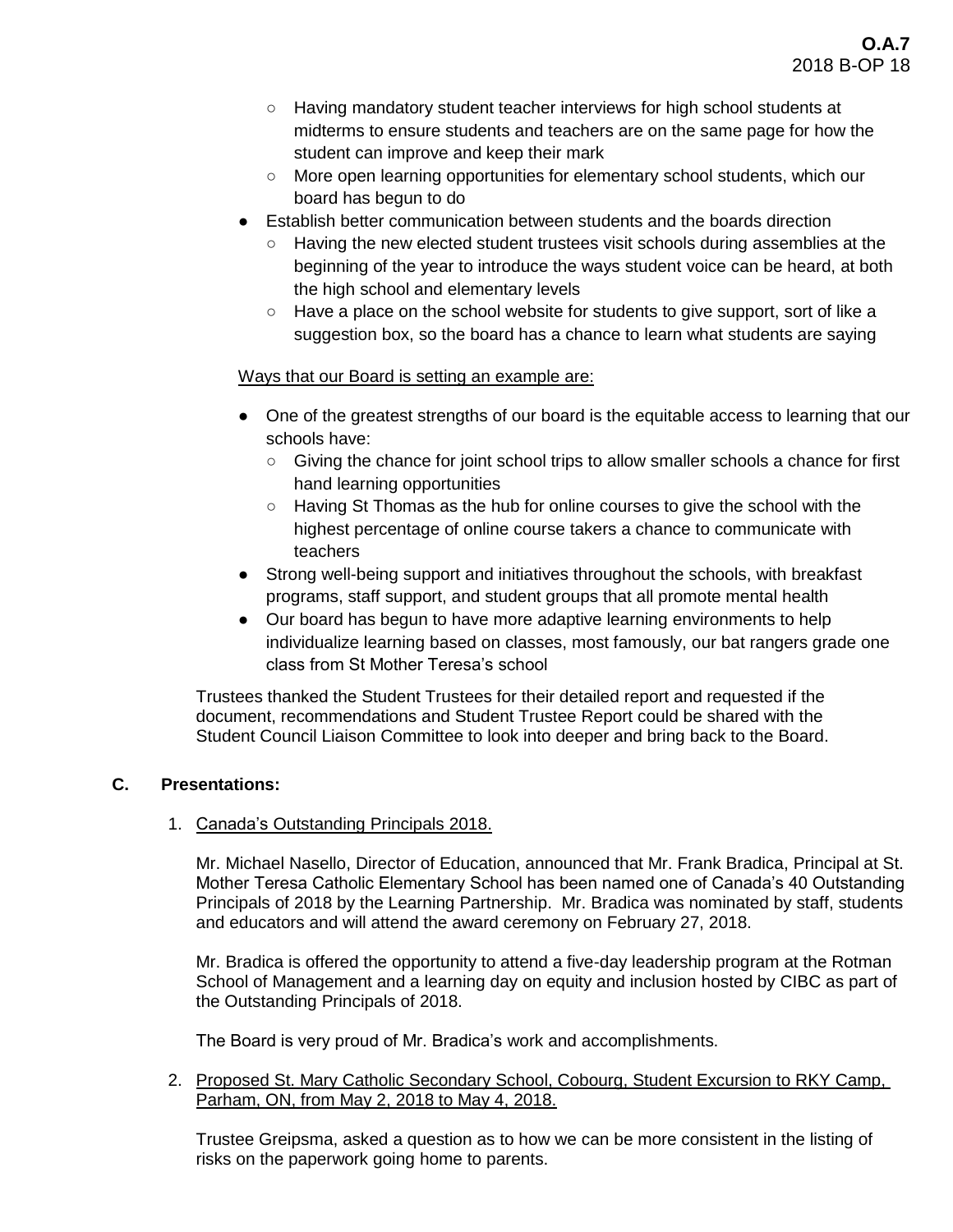Mr. Bernier, Board Vice-Chairperson inquired if RKY Camp and preapproved locations.

**MOTION:** Moved by Mr. Dave Bernier, seconded by Mrs. Helen McCarthy, that the proposed St. Mary Catholic Secondary School, Cobourg, Student Excursion to RKY Camp, Parham, Ontario from May 2, 2018 to May 4, 2018, be approved in principle.

#### Carried.

3. Proposed St. Luke Catholic Elementary School, Downeyville, Student Excursion to Kinark Outdoor Education Centre, Minden, ON, from June 6, 2018 to June 7, 2018.

**MOTION:** Moved by Mrs. Linda Ainsworth, seconded by Mrs. Helen McCarthy,

that the proposed St. Luke Catholic Elementary School, Downeyville, Student Excursion to Kinark Outdoor Education Centre, Minden, Ontario from June 6, 2018 to June 7, 2018, be approved in principle.

**Carried** 

## **D. Programs and Services**: No items.

#### **E. Business, Finance and Governance:**

1. Ontario Catholic School Trustees' Association (OCSTA) Open Session Report. Mrs. Michelle Griepsma, Board Chairperson, shared that updates are on the google drive and if Trustees have any questions pertaining to any documents on the Google Drive please contact Mrs. Michelle Griepsma, Board Chairperson.

Updates include:

- 2018 Special Award, Trustee Award of Merit, and Student Trustee Alumnus Award
- Memo/Letter: Canada Summer Jobs Program Trustees discussed the memo and correspondence and a letter will not be sent from the Board.
- Memo: Regulatory Proposals under the Cannabis Act, 2017
- Memo: Draft Revised Pupil Accommodation Review Guideline and Community Planning and Partnerships Guideline Updates
- Memo: Education Accessibility Standard Working Group Update Initial overview of responses and OCSTA response to the Ministry of Education regarding the Engagement Guide for the Development of an Accessibility Standard for Education
- Mental Health Videos Series are available on the OCSTA website- members section
- Memo CEW Christian Service Activity Package/Catholic Education Week
- 2. R.A. Approval of a Member to the Special Education Advisory Committee.

**MOTION:** Moved by Mrs. Ruth Ciraulo, seconded by Ms. Christine Dunn,

that Sarah Dixon be approved as a community member representing the community at the Special Education Advisory Committee for the balance of the term of December 1, 2014 to November 30, 2018.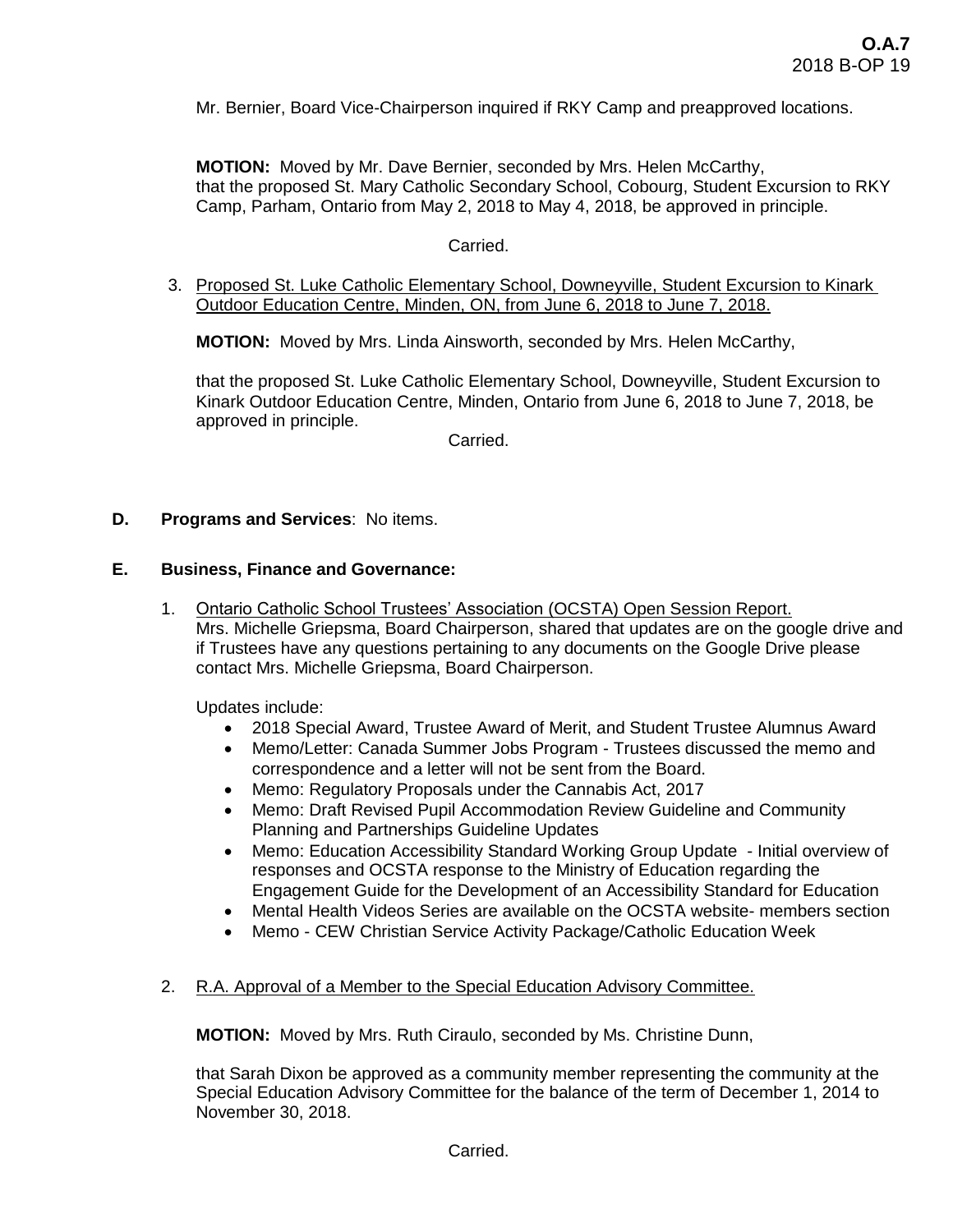# 3. R.A. Cobourg Catholic Elementary School Accommodation Review.

Mrs. Isabel Grace, Superintendent of Business and Finance/Facility Services, and Mr. Tim Moloney, Superintendent of Learning/Student Success, shared that the Final Staff Report for the Cobourg Catholic Elementary Schools Accommodation Review was presented to Trustees on January 23, 2018 and an opportunity for delegations to comment on the proposed recommendations was offered at a Special Board Meeting on February 7, 2018 with no delegations presenting.

Mr. Tim Robbins, Chair of the Arc Committee, Mrs. Carrie Graham, Principal, and Mr. Guy Charette, Principal, were in attendance. Mr. Tim Robbins shared with Trustees that this accommodation review was detailed, aligned to time periods, supported the consultation process, and guidelines were adhered to in this thorough process.

**MOTION:** Moved by Mr. Dave Bernier, seconded by Mr. Dan Demers,

1. THAT the Board of Trustees approves the closure of St. Michael Catholic Elementary School and transfer of the French Immersion program to Notre Dame Catholic Elementary School to create a dual track school. This motion is subject to the Ministry of Education approval and completion of capital improvements at Notre Dame Catholic Elementary School.

## **AND**

2. THAT the Board of Trustees approves the revision of the French Immersion catchment area to reflect movement of the French Immersion program to Notre Dame Catholic Elementary School. This catchment area revision is subject to the Ministry of Education approval and completion of capital improvements at Notre Dame Catholic Elementary School.

## **AND**

3. THAT the Board of Trustees approves the Implementation of a boundary change for regular track students at Notre Dame Catholic Elementary School and St. Joseph Catholic Elementary School as outlined in the Initial Staff Report, Option 4 - proposed new school boundaries. This boundary change will become effective as of the approval of the Cobourg Catholic Elementary Schools Accommodation Review Final Staff Report.

## **AND**

4. THAT the Board of Trustees approves, on a without prejudice basis, to provide all current families, affected by the Notre Dame Catholic Elementary School- St. Joseph Catholic Elementary Schools boundary change, the option of continuing attendance at Notre Dame Catholic Elementary School as outlined in the Final Staff Report - Guiding Principles.

# **AND**

- 5. THAT the Board of Trustees approves and directs staff to submit a business case to the Ministry of Education during the next round of submissions for Capital Facility improvements at Notre Dame Catholic Elementary School in the following priority:
	- 1. New Replacement School.
	- 2. New Addition and Facility Improvements.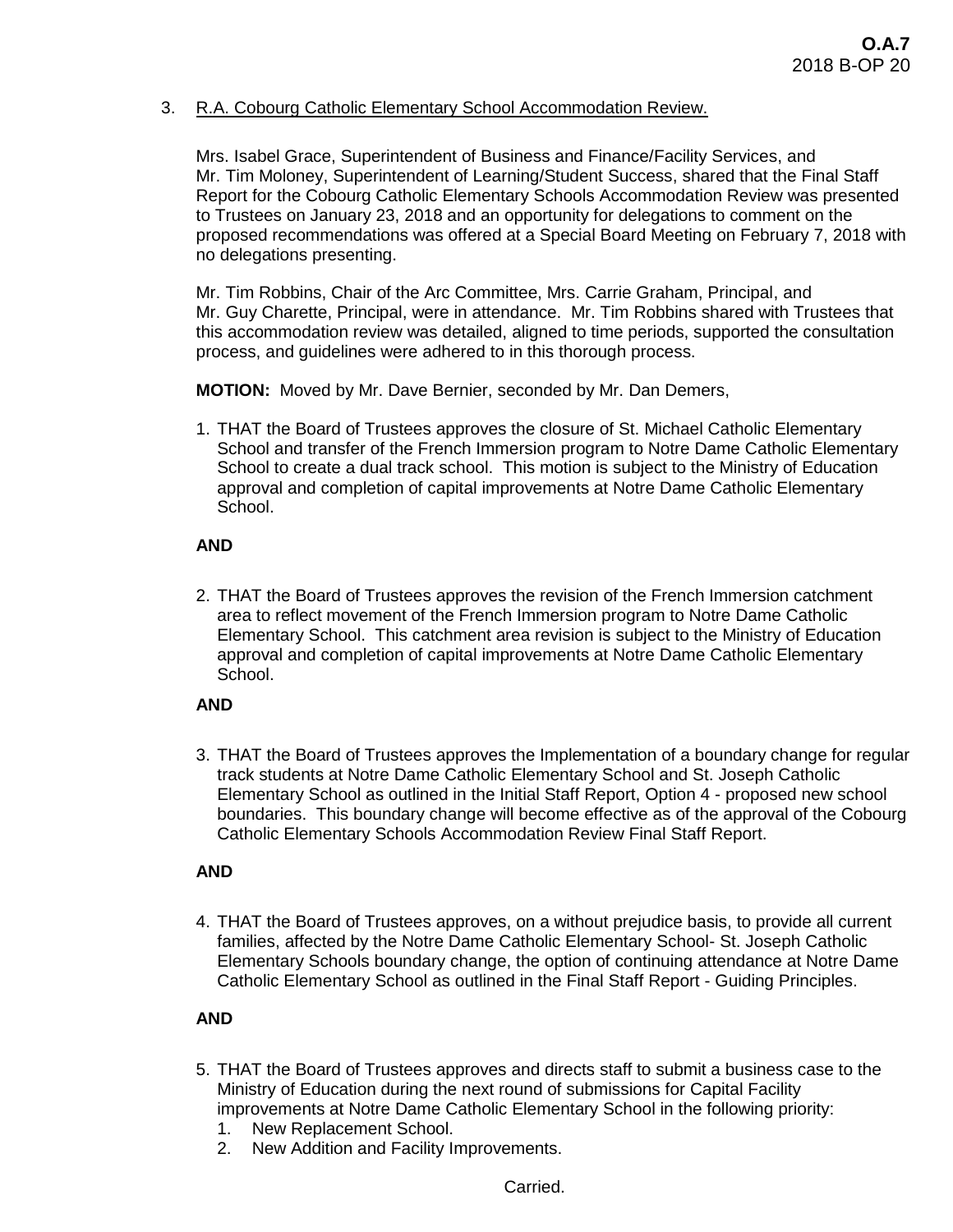*Mr. Winston Steward and Ms. Calahndra Brake, Student Trustees, were recognized by the Board in supporting this Motion.*

The Board wished to express their appreciation to all those who were involved in the process.

**F. Human Resources:** No Items.

## **G. Policy Development:**

## 1. Draft Directional Policy #1300 Student Transportation.

Mrs. Isabel Grace, Superintendent of Business and Finance/Facility Services answered questions from the Trustees. Trustees were informed that on February 15, 2018 the Ministry held a regional meeting pertaining to the "Vision on Transportation". As the province is still in discussions Trustees moved the below motions:

1. **MOTION:** Moved by Mr. Dave Bernier, seconded by Mr. Dan Demers,

that the current eligibility for transportation, for walk distances, be unchanged for the 2018-2019 school year.

#### **AND**

that the Draft Directional Policy #1300 Student Transportation be referred back to the Policy Committee to be reviewed after the new Provincial Guidelines are released.

Carried.

2. **MOTION:** Moved by Mrs. Linda Ainsworth, seconded by Ms. Christine Dunn,

that staff will review traffic congestion issues at all schools and prepare a report for the June 26, 2018 Board Meeting.

Carried.

- *Mr. Winston Steward and Ms. Calahndra Brake, Student Trustees, were recognized by the Board in supporting these Motions.*
- **H. Old Business**: No Items.

## **I. New Business**:

1. Request to remove PA Day to coincide with the October 22, 2018 Municipal Elections.

**MOTION:** Moved by Ms. Christine Dunn, seconded by Mrs. Ruth Ciraulo

that the Board approve the Director of Education to respond to the letter from the Township of Selwyn regarding their request to move the October 26, 2018 PA Day to October 22, 2018 as discussed at the February 26, 2018 Open Session Regular Board Meeting.

Carried.

**J. Bring Forward**: No Items.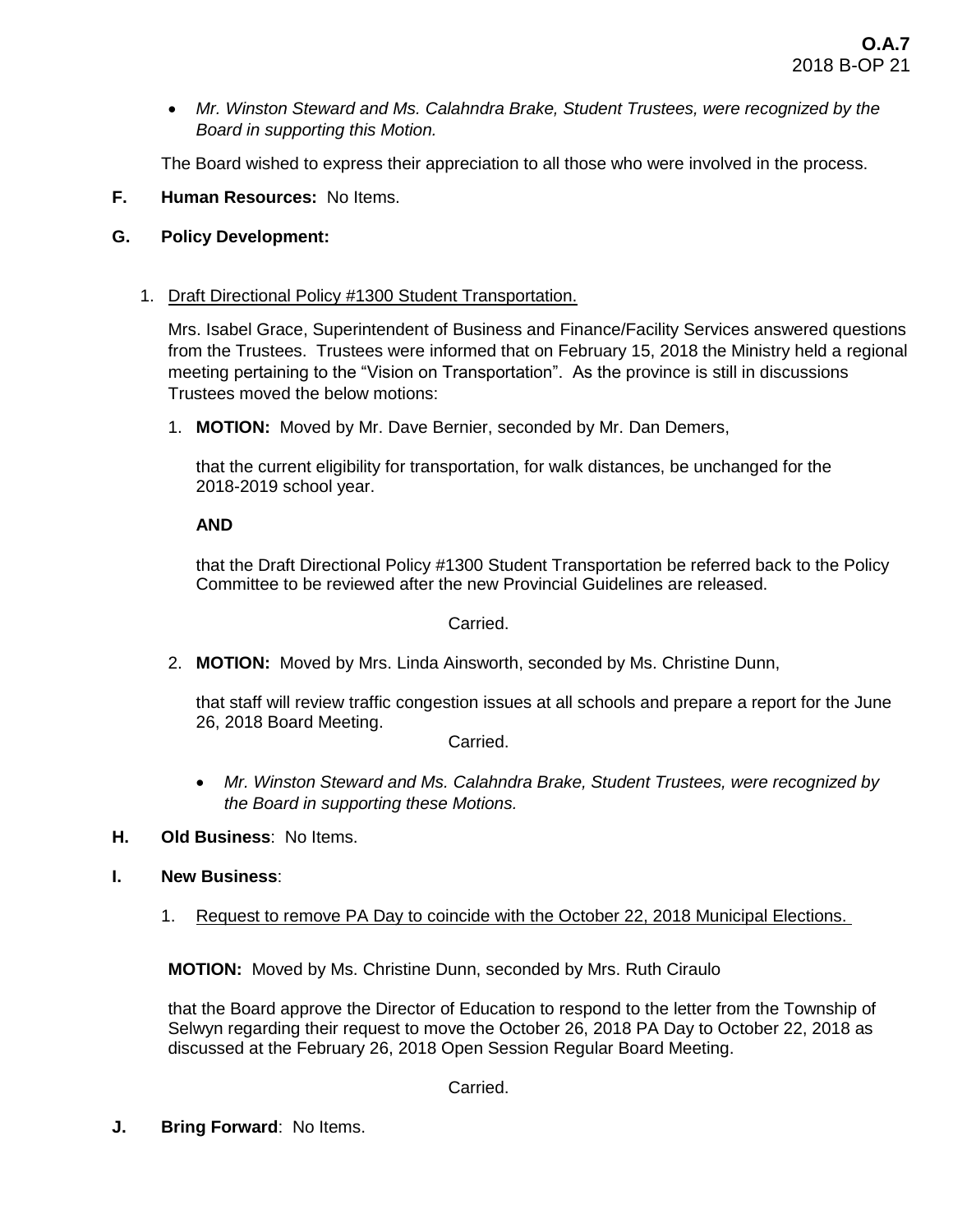# **K. Information Items**:

## 1. Chairperson's Report.

Mrs. Michelle Griepsma, Board Chairperson, had no further items to discuss.

2. Ontario College of Teachers Conference.

Mr. Michael Nasello, Director of Education, shared information with Trustees regarding an Ontario College of Teachers Conference taking place May 31, 2018 – June 1, 2018. The Director's Office will share conference details with Trustees. Trustees wishing to attend are requested to contact the Director's Office.

# 3. Trustees Committee Reports (Past Committee Meeting Minutes).

There were no questions arising from the Past Committee Meeting Minutes that were shared in the Google Drive for the February 26, 2018 Board Meeting.

- a) Special Education Advisory Committee January 18, 2018.
- b) Faith and Equity Committee January 25, 2018.
- c) Catholic Parent Engagement Committee February 5, 2018.
- d) Accessibility Committee February 13, 2018 –Cancelled new date May 1, 2018.
- e) Special Education Advisory Committee February 15, 2018.
- 4. Highlights of System Achievements.

Mr. Galen Eagle, Communications Manager, shared the new format for the System Achievements. This sill include tweets and instagrams. Schools will have a link at the bottom of each newsletter to share items with the Communication Department.

# 2 **Future Meetings**:

# *BOARD AND STANDING COMMITTEE MEETINGS (chronological order)*

- 1. Board Standing Committee Meetings:
	- Governance **CANCELLED Monday, March 5, 2018, 6:30 p.m. – 8:30 p.m.**
	- Board Meeting **Tuesday, March 20, 2018, In Camera 6:00 p.m., Open Session 6:30 p.m.**
	- Policy Development **Tuesday, April 3, 2018, 6:30 p.m. – 8:30 p.m.**
- 2. Other Committee Meetings:
	- Chairperson Committee Meeting Monday, March 5, 2018, 4:30 p.m.
	- First Nation, Métis, and Inuit Advisory Committee March 6, 2018, 6:30 p.m.
	- Audit Committee, March 19, 2018, 6:30 p.m.
	- Student Council Liaison Committee Meeting Tuesday, March 20, 2018, 4:15 p.m.
	- **Special Education Advisory Committee March 22, 2018, 6:30 p.m.**
	- STSCO Governance Meeting March 28, 2018, 3:00 p.m., STSCO Offices.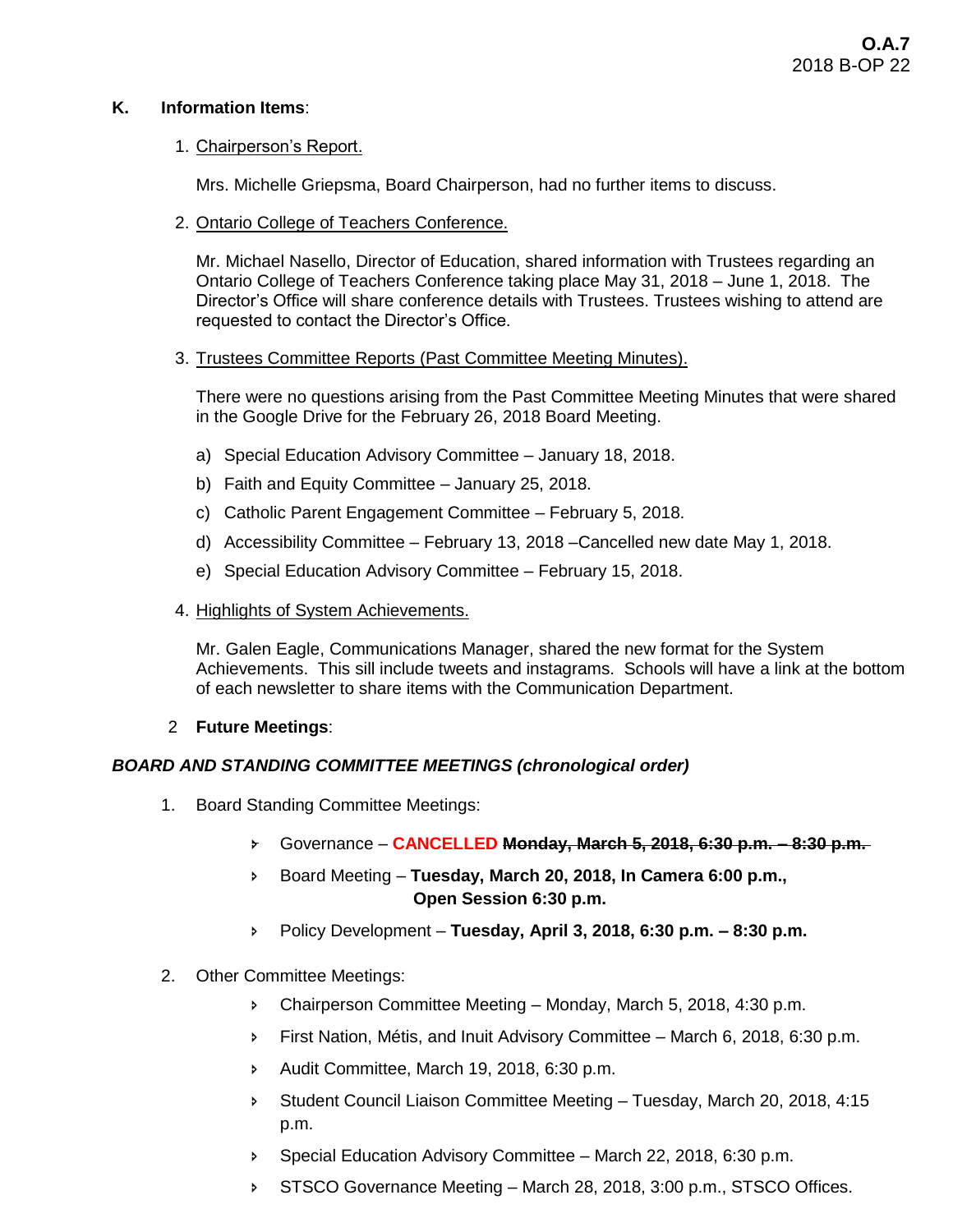- French as a Second Language Advisory Committee, April 11, 2018, 4:30 p.m.
- Catholic Parent Engagement Committee, April 16, 2018, 6:30 p.m.
- **Faith and Equity Advisory Committee, April 26, 2018, 6:30 p.m.**
- Accessibility for All Committee, May 1, 2018, 1:15 p.m.
- Supervised Alternative Learning (SAL) Meeting TBD.

## *EVENTS (chronological order)*

- April 4, 2018 Catholic Leadership Development Series, "Called to Learn", 4:15 p.m. -6:00 p.m. Board Office –Large Board Room
- April 26-28, 2018 OCSTA Ontario Catholic School Trustees' Association AGM (Crowne Plaza Kitchener – Waterloo)
- Workshop on Municipal Elections **May 1, 2018**, presented by Mr. Stephen Andrews, OCSTA Director of Legislative and Political Affairs, and Mr. Patrick Daly, OCSTA President (Board Office – 4:30 p.m.)
- May 6-May 11, 2018 Catholic Education Week
- May 9, 2018 PVNCCDSB Service Recognition Occasional Staff (Board Office) 5:00 p.m.
- May 9, 2018 Catholic Student Leadership Awards Evening
- May 24, 2018 OSTA-AECO Ontario Student Trustees' Association Annual General Meeting May 24-27, 2018 (Student Trustees)
- June 7, 2018 CCSTA Canadian Catholic School Trustees' Association AGM June 7-9, 2018 Kelowna BC

**MOTION:** Moved by Mrs. Linda Ainsworth, seconded by Mr. Dave Bernier,

that the Board re-convene into a Double In-Camera Meeting at 9:01 p.m. with Trustees and the Director of Education.

#### Carried.

The Board re-convened as an Open Session at 9:50 p.m.

- **M. Conclusion**:
- **1.** Report from the In-camera Meeting.

**MOTION:** Moved by Mr. Dave Bernier, seconded by Mrs. Ruth Ciraulo,

that the Board approved the actions and the discussions arising from the In-Camera session on February 26, 2018.

Carried.